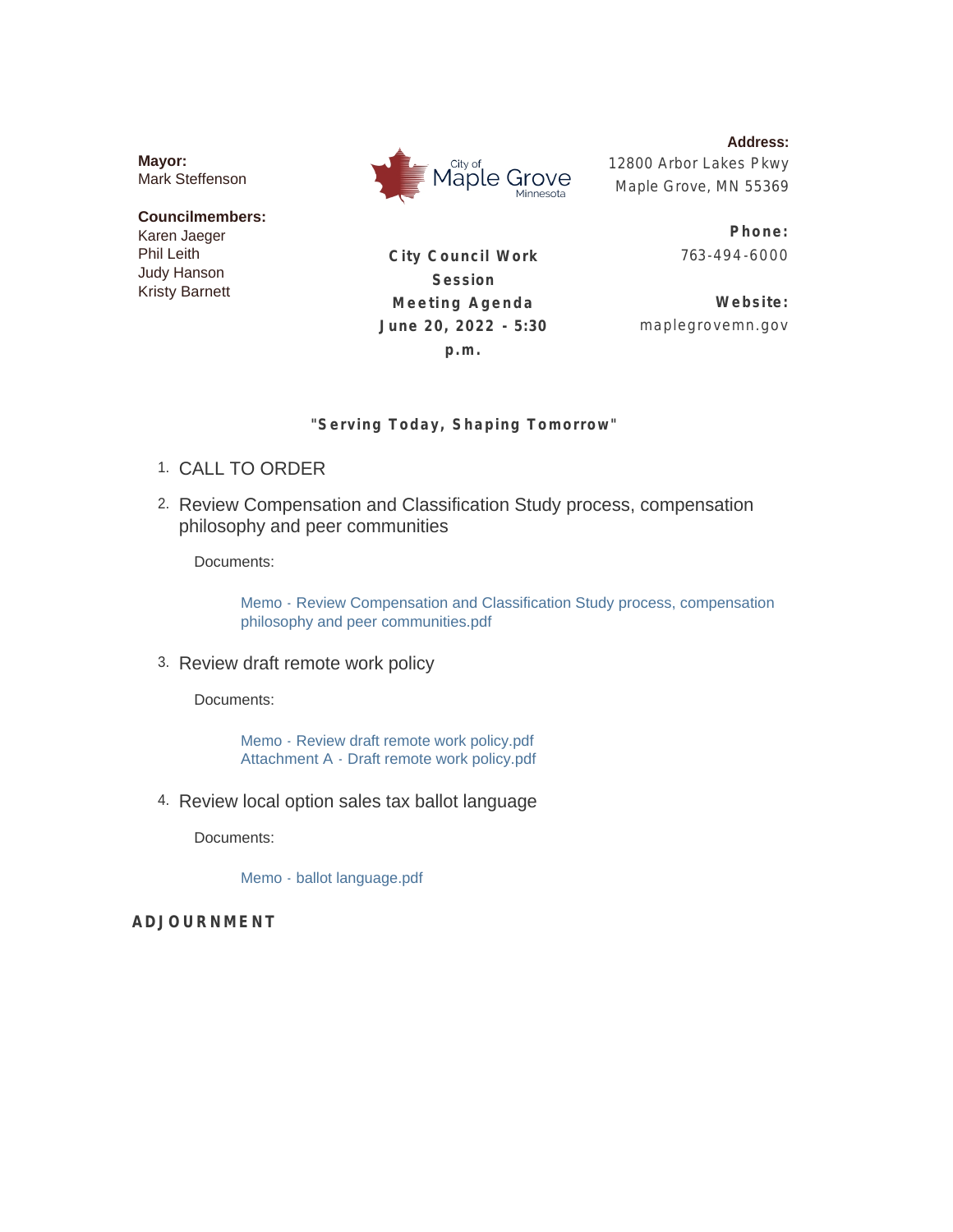

| To:      | Mayor Steffenson and Councilmembers<br>Heidi Nelson, City Administrator                               |
|----------|-------------------------------------------------------------------------------------------------------|
| From:    | Melanie Mesko Lee, Interim Human Resources Director                                                   |
| Date:    | June 15, 2022                                                                                         |
| Subject: | Review Compensation and Classification Study process, compensation<br>philosophy and peer communities |

At the February 22, 2022 meeting, the city council approved a request for proposals (RFP) for a classification and compensation study consultant. At the May 16, 2022 meeting, the city council awarded the contract to David Drown Associates: Human Resources (DDAHR).

Representatives from DDAHR will be present for the work session discussion to review the Compensation and Classification Study process, compensation philosophy and peer communities to be used as part of the compensation and classification study.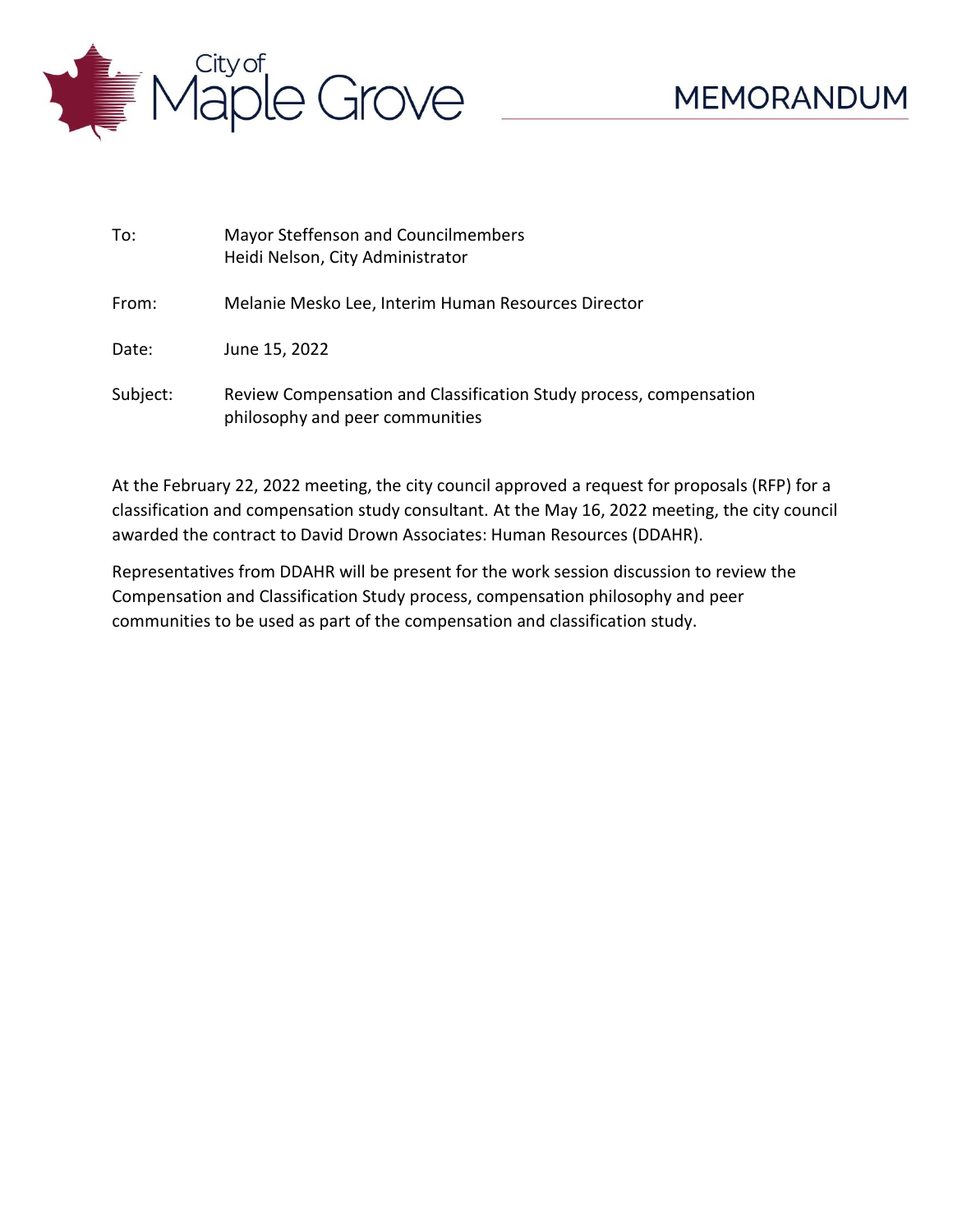

| To:      | Mayor Steffenson and Councilmembers<br>Heidi Nelson, City Administrator |
|----------|-------------------------------------------------------------------------|
| From:    | Melanie Mesko Lee, Interim Human Resources Director                     |
| Date:    | June 15, 2022                                                           |
| Subject: | Review draft remote work policy                                         |

At the 2022 council/staff strategic meeting on February 12, the city council discussed the changing needs of today's workforce and the opportunity to explore policies that would provide more flexibility for employees. City Council directed staff to draft a remote work policy for council consideration. Staff has prepared a draft remote work policy and is seeking council feedback and direction.

Service to the community and the organization remain the highest priority. Staff has developed policy parameters to ensure that those needs continue to be met and that any remote work arrangements do not impact service to the community.

Attachment A - Draft remote work policy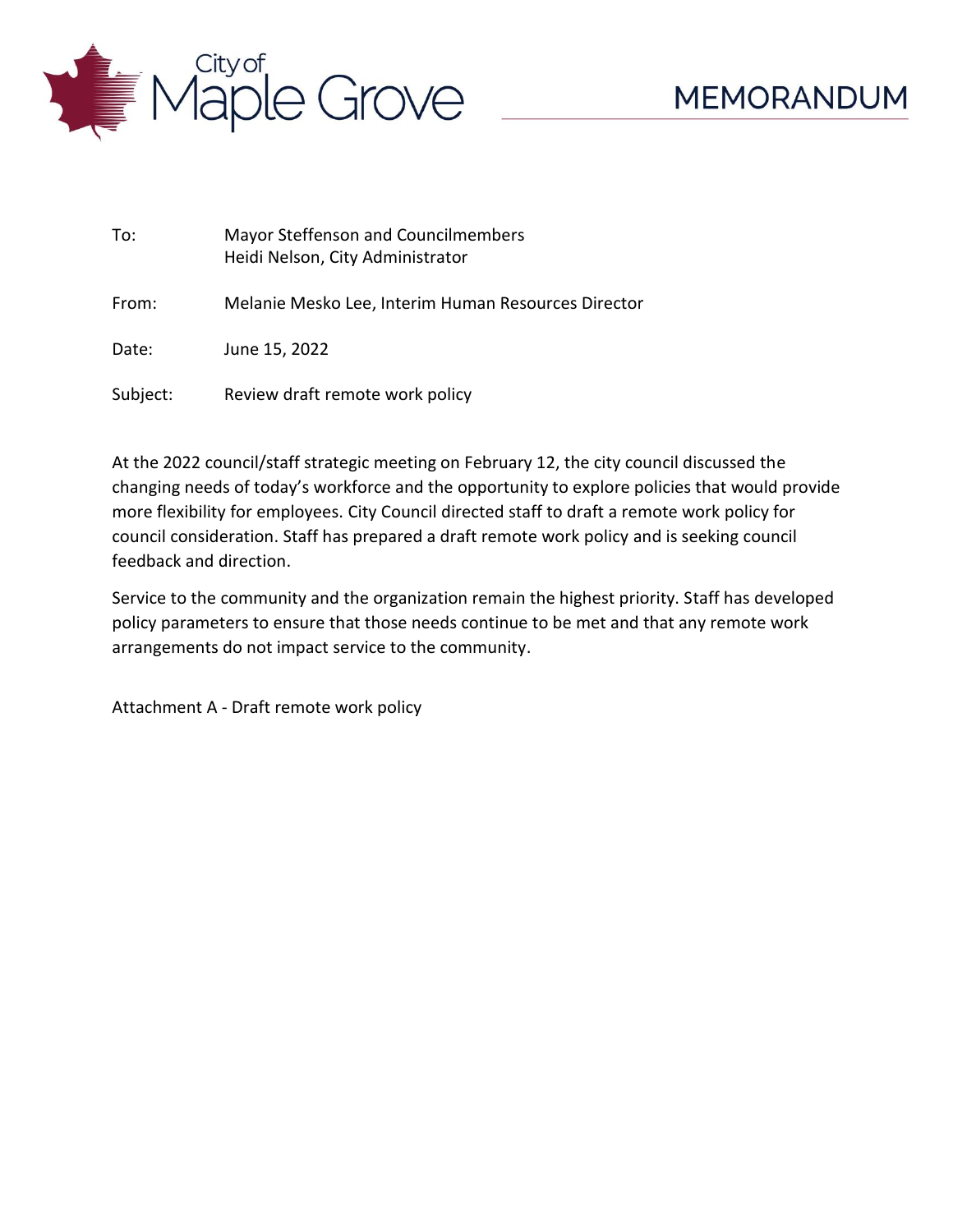# **Attachment A**

# **Article 60 Remote Workplace Policy**

## **Purpose**

In an effort to address the changing needs of today's workforce, it is the policy of the City of Maple Grove to provide remote workplace options for eligible employees while continuing to provide exemplary service to the community and organization. This policy is intended to provide an overview of the city's expectations and will be reviewed on a periodic basis to ensure the goals are met as intended. This policy may be amended or rescinded at the discretion of the city.

This policy does not alter the terms and conditions of employment with the City; it is not an entitlement nor a city-wide benefit. An employee's salary, benefits, and work status will not change as a result of this policy. The city administrator or department director may discontinue remote work schedules at any time and that discontinuation is not eligible for the grievance process.

# **Definition**

Remote working arrangement is a regular, routine work arrangement that allows the employee to perform a portion of the job outside of city facilities. This type of arrangement specifies the number of hours and days to be worked outside of the office and the specific time in which it will occur.

# **Policy**

### **Eligibility**

- 1. Remote work arrangement agreements are at the discretion of the city based on operational needs, while considering how to balance employee work/life integration.
- 2. Not all positions will be eligible for remote working arrangements. Needs will vary by department, position, or situation and remote work may be approved on a temporary, occasional, or periodic basis.
- 3. Employees must have satisfactory work performance, as documented by the annual performance evaluation process and ongoing communication from a supervisor.
- 4. Remote work parameters will be outlined in writing and approved by the supervisor and department director before becoming effective.
- 5. The human resources department will be provided with a copy of all remote work arrangements in order to measure and report back to the City Council on a periodic basis.
- 6. Any remote workplace agreement may be discontinued, at will, at any time at the request of either the employee or the city.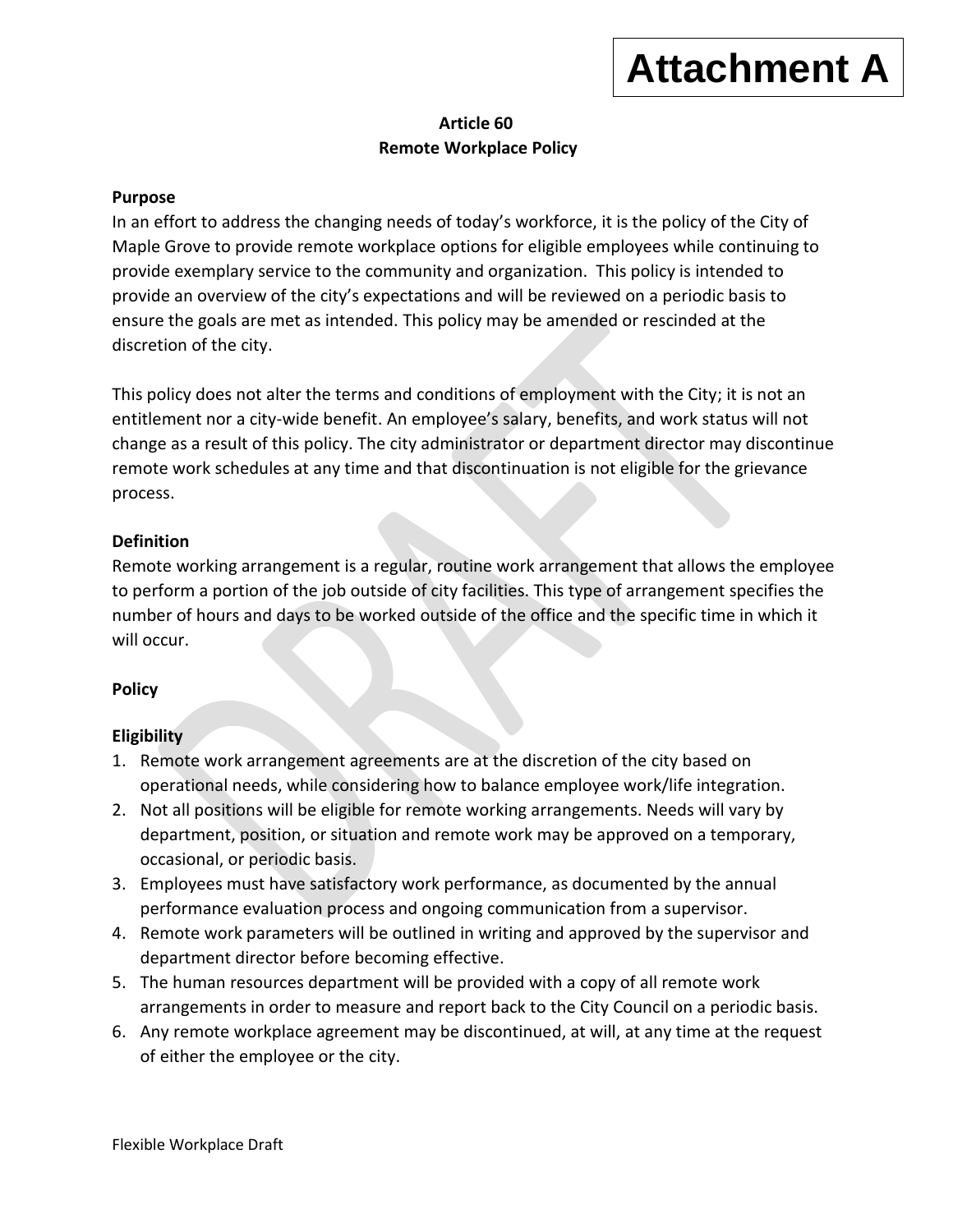# **Schedules**

- 1. Department directors may approve remote work schedules for up to two days per week and will be done in a manner to ensure no impact to service delivery to either the community or colleague departments.
- 2. The supervisor retains the right to call an employee working remotely into city facilities as needed.
- 3. Employees are expected to demonstrate the same job responsibilities and service level expectations as if they are working from city facilities.
- 4. Supervisors may direct remote working employees to attend meetings in person at their discretion.
- 5. Remote work hours are considered regular work hours and employees are expected to track and record hours in the same manner as if they are working from city facilities. These arrangements are not a substitute for non-work activities (dependent/child care, appointments, or errands).
- 6. Employees shall continue to follow City of Maple Grove personnel, vacation, and sick leave policies.

# **Remote Work Expectations**

- 1. **Service:** Service to the community and organization should not be negatively impacted by a remote work arrangement. Technology is available to help make that possible and employees are expected to use the available tools to ensure this expectation is met.
- 2. **Performance:** We expect a continued high level of customer service to be provided regardless of an employee's work location.
- 3. **Environment:** 
	- a) The environment should be safe, ergonomic, and professional.
	- b) Employees must provide reliable internet access with enough bandwidth to connect to the city's system.
	- c) Employees should use city-authorized virtual backgrounds when conducting online meetings while working remotely.
- 4. **Equipment**: The city may provide remote employees with equipment needed, such as a computer or necessary hardware or software. The employee is responsible for providing other basic equipment such as desk space, reliable internet, and reasonable security of city assets.
- 5. **Safety:** Employees should maintain a safe working environment. Any work-related accident, injury, or illness that occurs while working remotely should be reported immediately to the employer's supervisor so that a first report of injury can be completed. An employee is covered by Worker's Compensation laws while working remotely**.**
- 6. **Security:** All IT security guidelines should be followed. Employees will be expected to ensure the confidentiality and security of all City data accessed from or transported to the remote work site. The same standards generally apply for remote work environments, including the Minnesota Government Data Practices Act, data privacy, equipment usage, and city policies.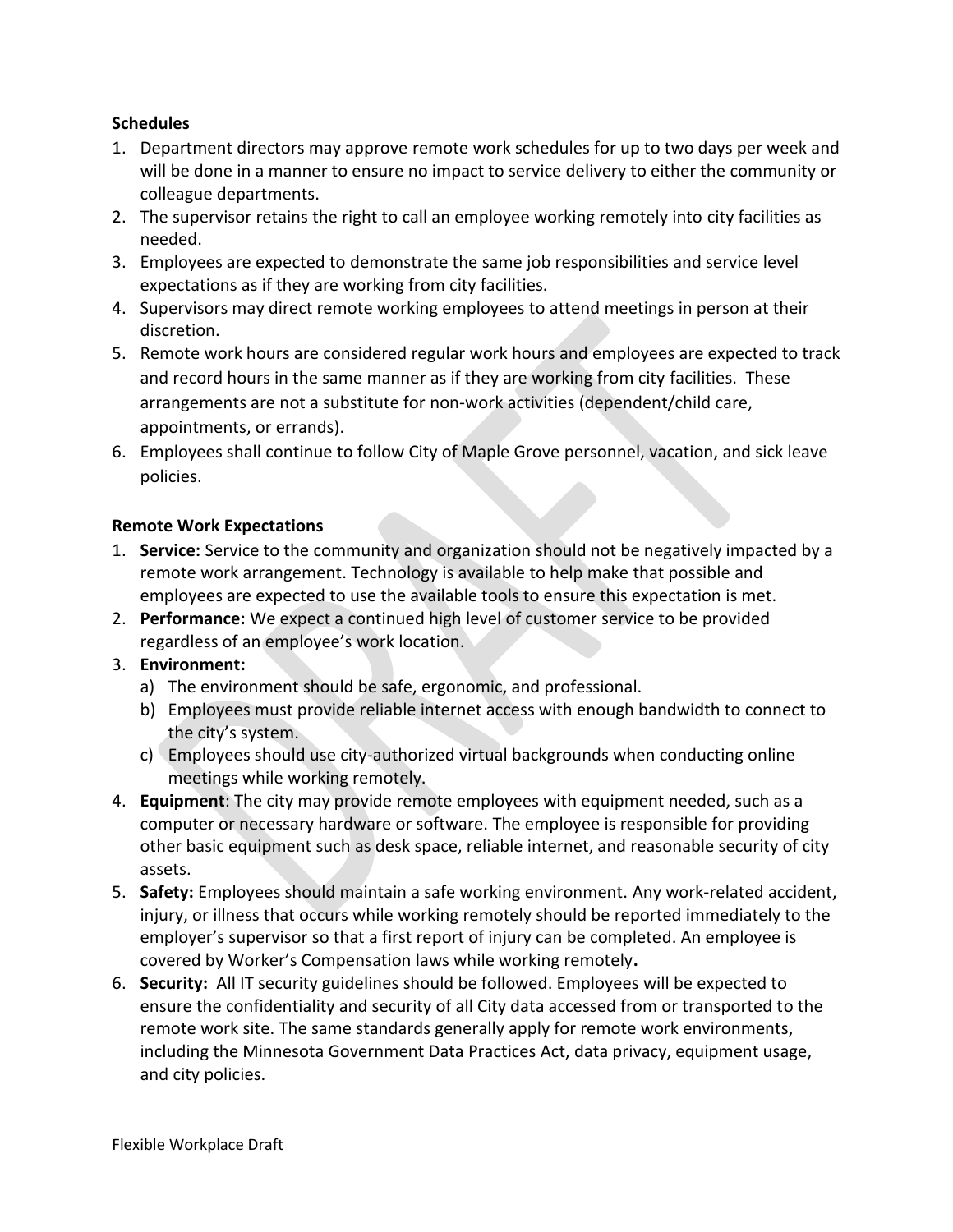7. **Travel:** Travel to and from a city facility for the purposes of meetings or other work requirements are not considered eligible for compensation and mileage will not be reimbursed.

Flexible Workplace Draft